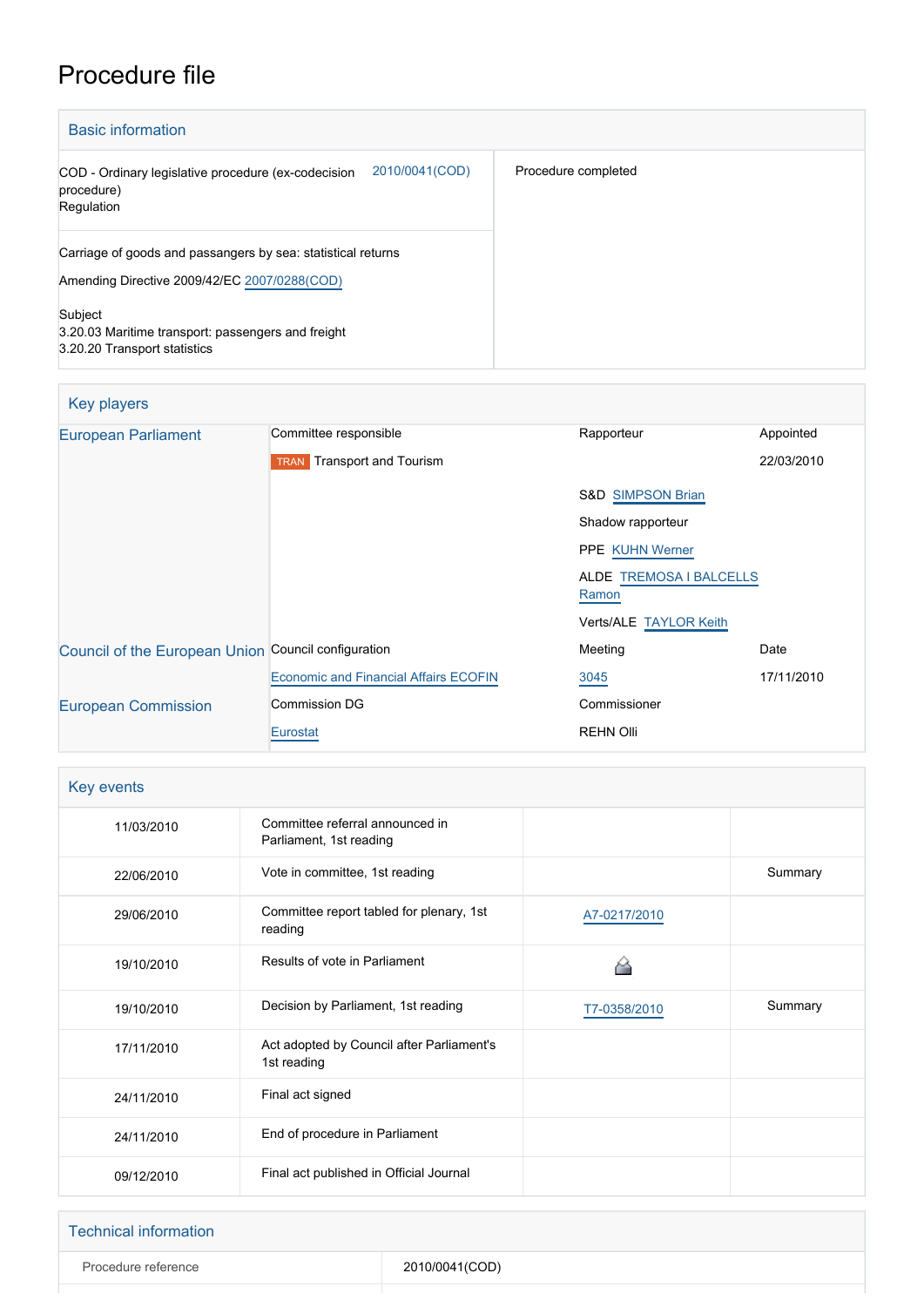| Procedure type             | COD - Ordinary legislative procedure (ex-codecision procedure) |
|----------------------------|----------------------------------------------------------------|
| Procedure subtype          | Legislation                                                    |
| Legislative instrument     | Regulation                                                     |
|                            | Amending Directive 2009/42/EC 2007/0288(COD)                   |
| Legal basis                | Treaty on the Functioning of the EU TFEU 338-p1                |
| Other legal basis          | Rules of Procedure EP 159                                      |
| Stage reached in procedure | Procedure completed                                            |
| Committee dossier          | TRAN/7/02454                                                   |

#### Documentation gateway

| Legislative proposal                                               | COM(2010)0065  | 08/03/2010 | EC.        | Summary |
|--------------------------------------------------------------------|----------------|------------|------------|---------|
| Committee draft report                                             | PE441.154      | 06/05/2010 | EP         |         |
| Amendments tabled in committee                                     | PE442.917      | 03/06/2010 | EP         |         |
| Committee report tabled for plenary, 1st<br>reading/single reading | A7-0217/2010   | 29/06/2010 | EP         |         |
| Text adopted by Parliament, 1st reading/single<br>reading          | T7-0358/2010   | 19/10/2010 | <b>EP</b>  | Summary |
| Draft final act                                                    | 00054/2010/LEX | 24/11/2010 | <b>CSL</b> |         |
| Commission response to text adopted in plenary                     | SP(2010)8657/2 | 09/12/2010 | EC         |         |
| Follow-up document                                                 | COM(2015)0362  | 28/07/2015 | EC         |         |
| Follow-up document                                                 | COM(2020)0149  | 17/04/2020 | EC         |         |

# Additional information National parliaments [IPEX](http://www.ipex.eu/IPEXL-WEB/dossier/dossier.do?code=COD&year=2010&number=0041&appLng=EN) European Commission **[EUR-Lex](http://ec.europa.eu/prelex/liste_resultats.cfm?CL=en&ReqId=0&DocType=COD&DocYear=2010&DocNum=0041)**

| Final act                                                                                                                |  |
|--------------------------------------------------------------------------------------------------------------------------|--|
| Regulation 2010/1090<br>OJ L 325 09.12.2010, p. 0001 Summary<br>Final legislative act with provisions for delegated acts |  |

## Carriage of goods and passangers by sea: statistical returns

PURPOSE: to amend Directive 2009/42/EC in order to make the collection of data by type of goods mandatory for maritime transport statistics.

PROPOSED ACT: Regulation of the European Parliament and of the Council.

BACKGROUND: the collection of data by type of goods is mandatory for road (Council Regulation (EC) No 1172/98), rail (Regulation (EC) No 91/2003), and inland waterways (Regulation (EC) No 1365/2006) transport European statistics. European statistics on all modes of transport should be collected according to common concepts and standards, with the aim of achieving the fullest practicable comparability between transport modes. More particularly, the provision of comprehensive and homogeneous statistics by type of goods for all the modes of transport will provide a general framework for monitoring policies for promoting co-modality, i.e. the possibility of combining various modes of transport within the same transport chain in the best way, and the modernisation of freight transport logistics.

More generally, the proposed amendment, in combination with other initiatives, will adapt the statistical output to current and foreseeable users' needs. Under current legislation, (Directive 2009/42/EC, Annex VIII, data set B1), data are collected on a voluntary basis.

IMPACT ASSESSMENT: two options were considered: